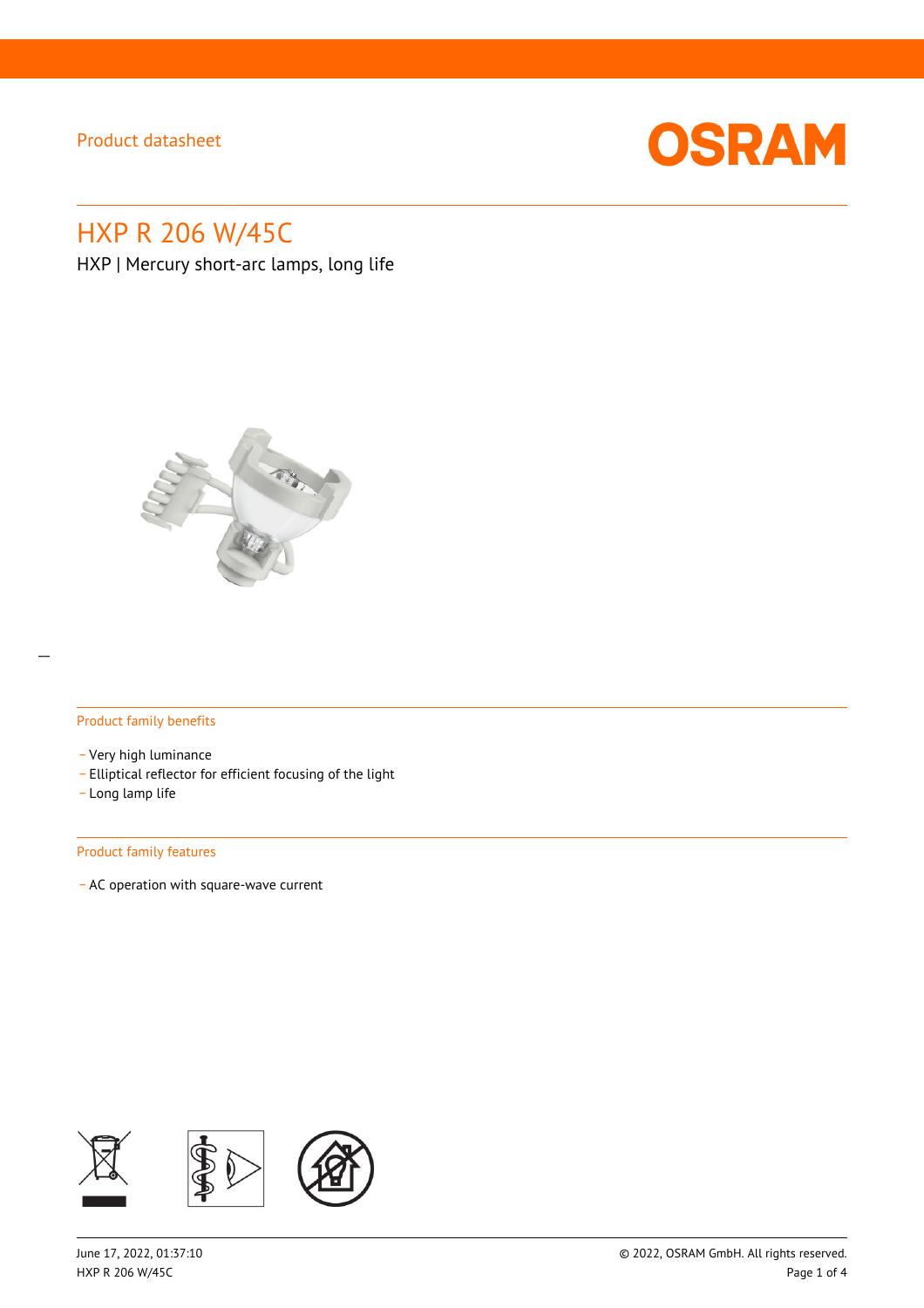### Technical data

### **Electrical data**

| Lamp wattage    | 5500 W               |
|-----------------|----------------------|
| Nominal voltage | 85.0 V               |
| Lamp voltage    | 4885 V <sup>1)</sup> |
| Lamp current    | 3.4A                 |
| Type of current | AC                   |
| Nominal wattage | 200.00 W             |

 $^{\rm 1)}$  Initial voltage range

## **Light technical data**

| <b>Focal length</b> | mm<br>л |
|---------------------|---------|
|---------------------|---------|

### **Dimensions & weight**



| <b>Diameter</b>                             | $67.0$ mm |
|---------------------------------------------|-----------|
| Length with base excl. base pins/connection | 77.00 mm  |

#### **Lifespan**

| Lifespan | 1000 h |
|----------|--------|

#### **Additional product data**

| <b>Product remark</b> | To be operated with PT-VIP 4AC/380 O3 DIM 206 |  |
|-----------------------|-----------------------------------------------|--|
|                       | <b>VS50</b>                                   |  |

### **Capabilities**

| Cooling                 | Forced |
|-------------------------|--------|
| <b>Burning position</b> | p20    |
| Application             | Other  |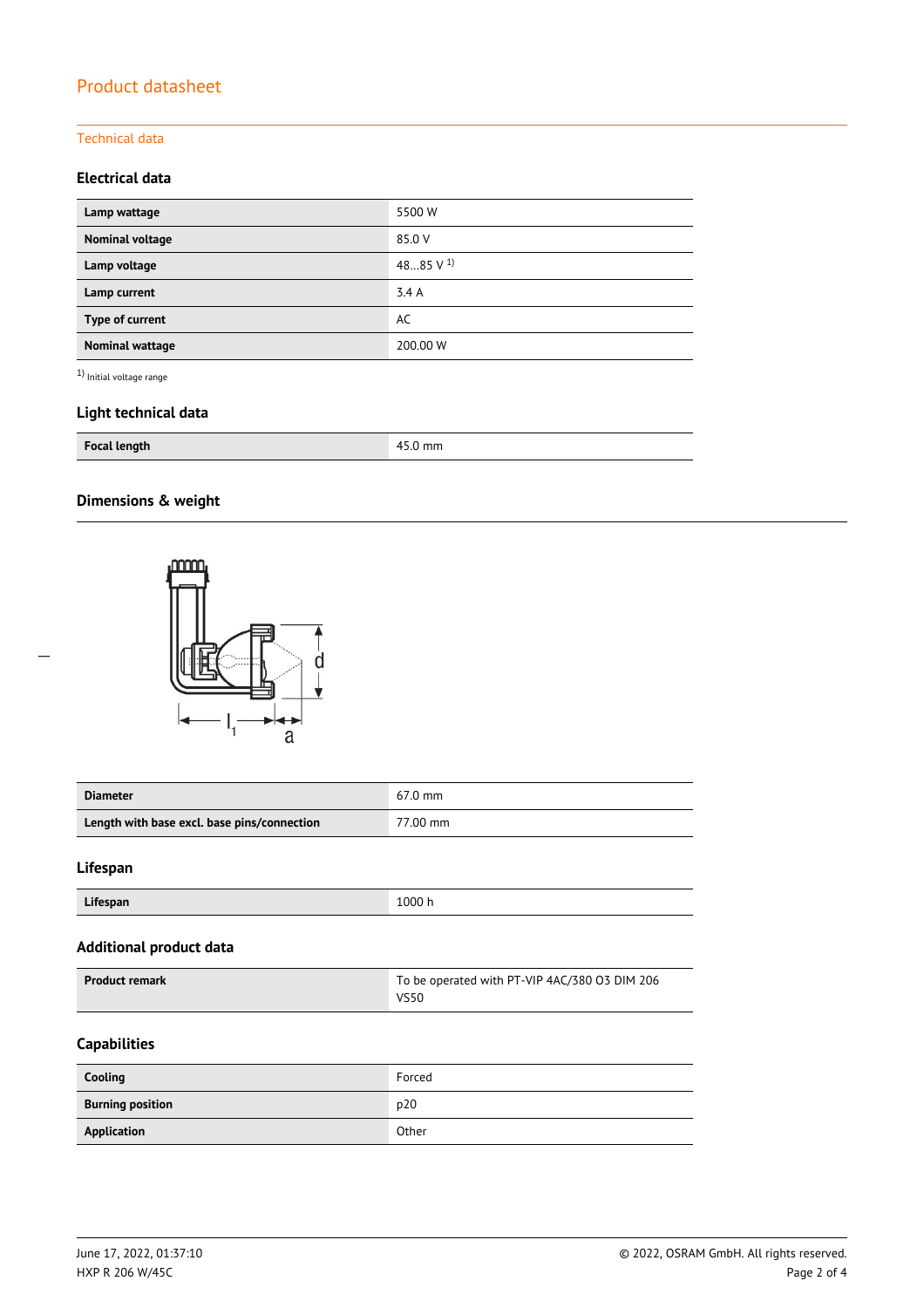#### **Environmental information**

## **Information according Art. 33 of EU Regulation (EC) 1907/2006 (REACh)**

| Date of Declaration                                | 19-01-2022                         |  |
|----------------------------------------------------|------------------------------------|--|
| <b>Primary Article Identifier</b><br>4008321331472 |                                    |  |
| Candidate List Substance 1                         | No declarable substances contained |  |
| Declaration No. in SCIP database                   | No declarable substances contained |  |